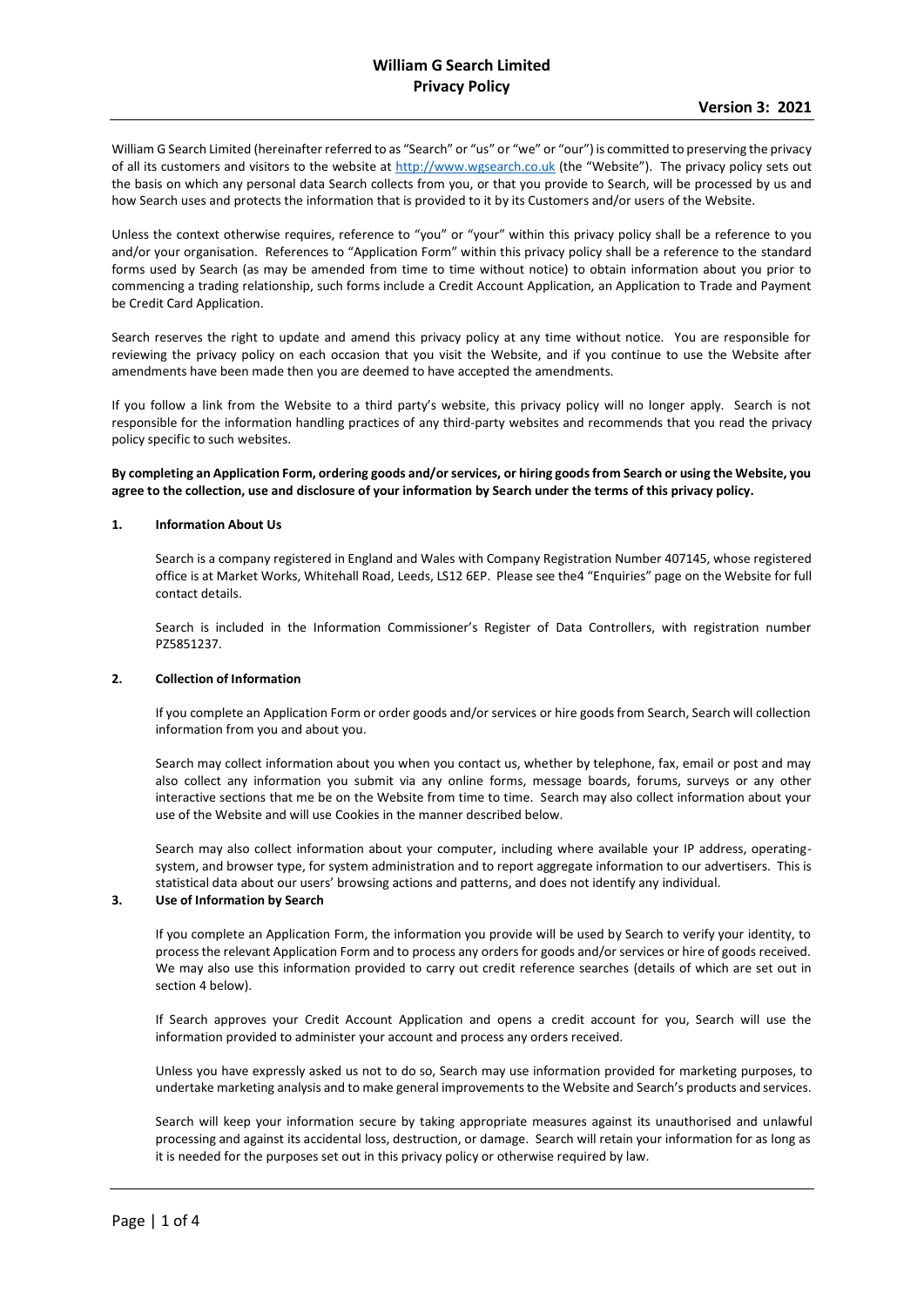## **4. Credit Reference Searches**

If you complete an Application Form and/or place an order with Search, we may make enquiries (and share information) with credit reference agencies and any other third parties we deem necessary. When a search is made with a credit reference agency, they may provide both public information (including information from the electoral register and in relation to County Court judgements) and shared credit and fraud prevention information and a footprint may be placed on your credit file by them, which may be seen by other companies and lenders. Search makes such enquiries, and shares information with credit referencing agencies and other third parties, to verify the identity of you and/or any representatives that purport to act on your behalf, to assess an Application Form, to monitor and manage your Account (if any) and for the purposes of debt collection, tracing and fraud prevention.

#### **5. Disclosure of Information by Search to Third Parties**

Search may share your information with credit reference agencies and other third parties (as described in Section 4 above). Search may also share your information with any associated organisation or business partners of Search so that any information or products you have requested can be provided and for administrative purposes and/or marketing purposes.

Search may also share your information with any organisation which buys or is interested in buying our business or assets or to whom Search transfers its agreement with you and in the course of any negotiations which may or may not lead to such a transfer or sale.

Search may allow third party providers and contractors who supply goods or services to Search or who process information on behalf of Search incidental access to your information. In such circumstances, Search will endeavour to ensure that such third parties keep your information secure and do not use it for their own purposes.

Search will disclose any information provided if required to do so by law (such disclosure may be to enforcement authorities or to a third party in the context of actual or threatened legal proceedings) to the extent so required. Unless permitted or required to do so by law, Search will not otherwise share, sell or distribute any of the information provided to us by you without your consent.

#### **6. Cookies**

The Website uses cookies to distinguish you from other users of the Website and to provide increased functionality when you are using the Website. This helps Search to provide you with a better experience when you browse the Website and allows us to improve the Website as and when deemed necessary by Search.

A "cookie" is the name of a message given by a web server to a web browser and is a small file of letters and numbers. The message is then stored by the web browser in a text file called "cookie.txt" and can be removed from your system at any time. Each time the web browser requests a page from the web server, this message is sent back. Search uses cookies to collect information from the Website but Search will not collect any information about you except in accordance with this privacy policy and as required for the system administration of the Website server.

We use the following categories of cookies:

- a. **Strictly necessary cookies:** These are cookies that are required for the operation of our Website and to enable you to access certain services on the Website. They include, for example, cookies that enable you to log into secure areas of our Website.
- b. **Analytical/performance cookies:** These cookies collect anonymous information on pages visited and allow us to recognise and count the number of visitors and to see how visitors move around the Website when they are using it. This helps us to improve the way the Website works, for example, by ensuring that users are finding what they are looking for easily.
- c. **Functionality cookies:** These cookies are used to recognise you when you return to the Website to improve your use of the Website. This enables us to personalise our content for you, greet you by name and remember your preferences (for example, your choice of language or region).

The above cookies also fall into two categories – session or persistent. Session cookies expire at the end of your browsing session (when you leave the Website) and persistent cookies expire at a specified time in the future.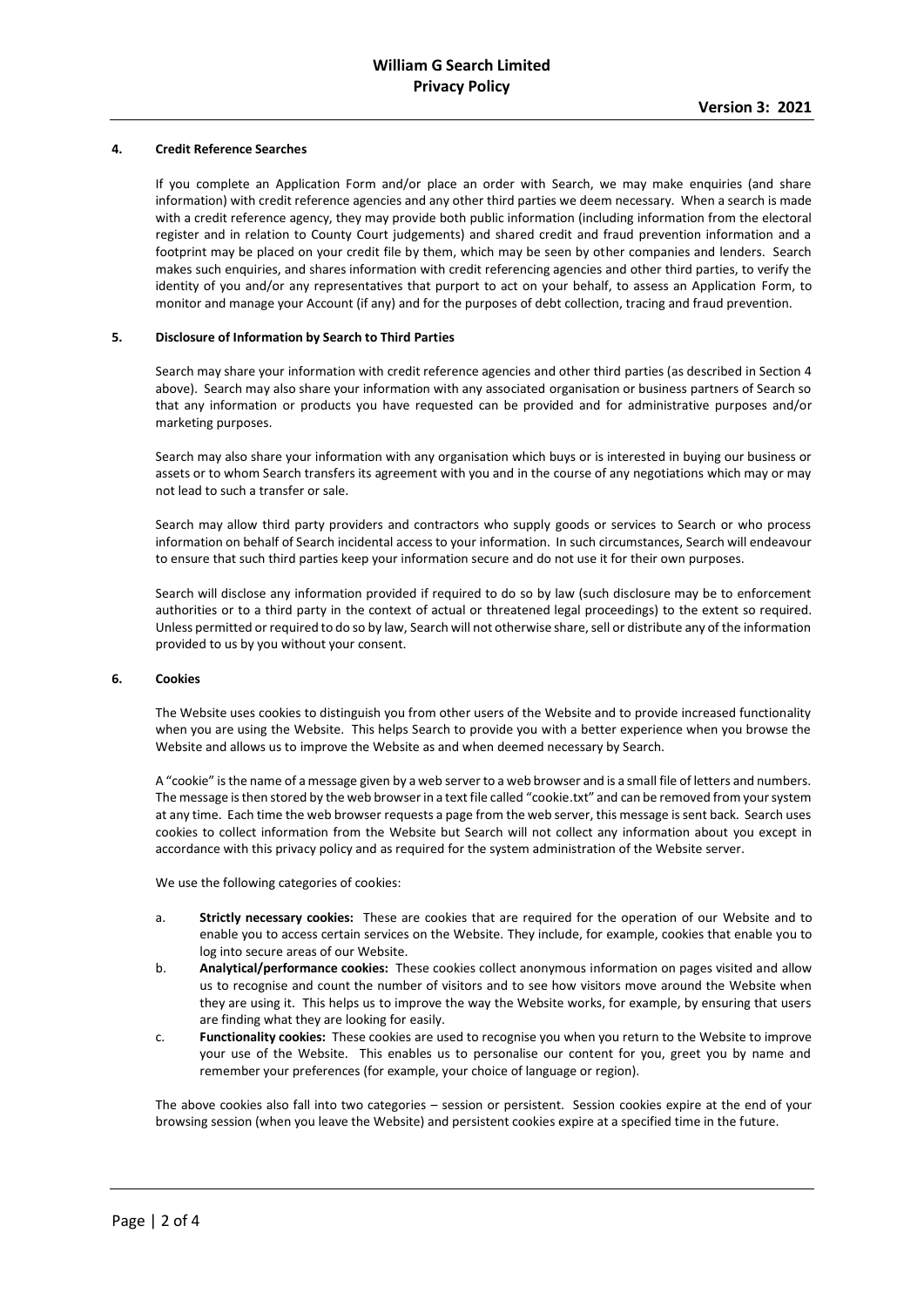You can find more information about the categories and types of individual cookies we use and the purposes for which we use them set out in the table below.

| <b>Cookie Name</b>  | Category       | <b>Purpose</b>                                                                                                                                                                                                         | <b>Type</b>                                                                                                                                                                                                   |
|---------------------|----------------|------------------------------------------------------------------------------------------------------------------------------------------------------------------------------------------------------------------------|---------------------------------------------------------------------------------------------------------------------------------------------------------------------------------------------------------------|
| User / USERID       | 3              | Current user details / user ID used for<br>keeping a persistent login in the<br>members area / document library.                                                                                                       | Session (expires as soon as user navigates<br>away from the Website or closes the<br>browser).                                                                                                                |
| Google<br>Analytics | $\overline{2}$ | 4 cookies (_utma, _utmb, _utmc and<br>utmz) - utilised by Google Analytics<br>to track visitors' data on the Website.                                                                                                  | Persistent - set by Google Analytics in<br>accordance with their privacy policy<br>which be viewed at the following link:<br>https://developers.google.com/analytics<br>/resources/concepts/gaConceptsCookies |
| utma                | 2              | Identified<br>unique<br>visitors<br>anonymously and used to analyse the<br>number of visitors who come back to<br>the<br>Website<br>subsequent<br>on<br>occasions.                                                     | Persistent (expires 2 years after the last<br>visit to the Website).                                                                                                                                          |
| utmb                | 2              | Used to analyse which pages a visitor<br>looks at during their visit to the<br>Website. Used to analyse how useful<br>internal links are, and how popular<br>individual pages are.                                     | Persistent (expires 30 minutes after the<br>last activity on the Website).                                                                                                                                    |
| utmc                | 2              | Used to analyse which pages a visitor<br>looks at during their visit to the<br>Website. Used to analyse how useful<br>internal links are, and how popular<br>individual pages are.                                     | Session (expires as soon as user navigates<br>away from the Website or closes<br>browser).                                                                                                                    |
| utmz                | 2              | Stores information about the referral<br>route (how a visitor ended up on the<br>Website) and is used to analyse<br>effectiveness of keyword campaigns.                                                                | Persistent (expires 6 months after the<br>last visit to the Website).                                                                                                                                         |
| Woopra<br>Analytics | $\overline{2}$ | 2 cookies (wooTracker and wooMeta)<br>utilised by Woopra Analytics to track<br>visitors' data on the Website, similar<br>to Google Analytics in scope.                                                                 | Persistent - set by Woopra Analytics in<br>accordance with their privacy policy<br>which can be viewed at the following<br>website link:<br>http://wwww.woopra.com                                            |
| wooTracker          | $\overline{2}$ | As above.                                                                                                                                                                                                              | Persistent (no expiry date specified).                                                                                                                                                                        |
| wooMeta             | $\overline{2}$ | As above.                                                                                                                                                                                                              | Persistent (no expiry date specified).                                                                                                                                                                        |
| <b>PHPSESSID</b>    | 1              | Tracks an individual user's session on<br>the Website, which is essential for the<br>Member's log-in area and is not<br>stored on a visitor's computer until<br>they visit the Member's log-in page<br>on the Website. | Session (expires as soon as the user<br>navigates away from the Website or<br>closes the browser).                                                                                                            |
| Login               | $\mathbf{1}$   | Another part of the member's log-in<br>feature. Only set up after successful<br>log-in.                                                                                                                                | Persistent (expires 2 years after the last<br>visit to the Website).                                                                                                                                          |